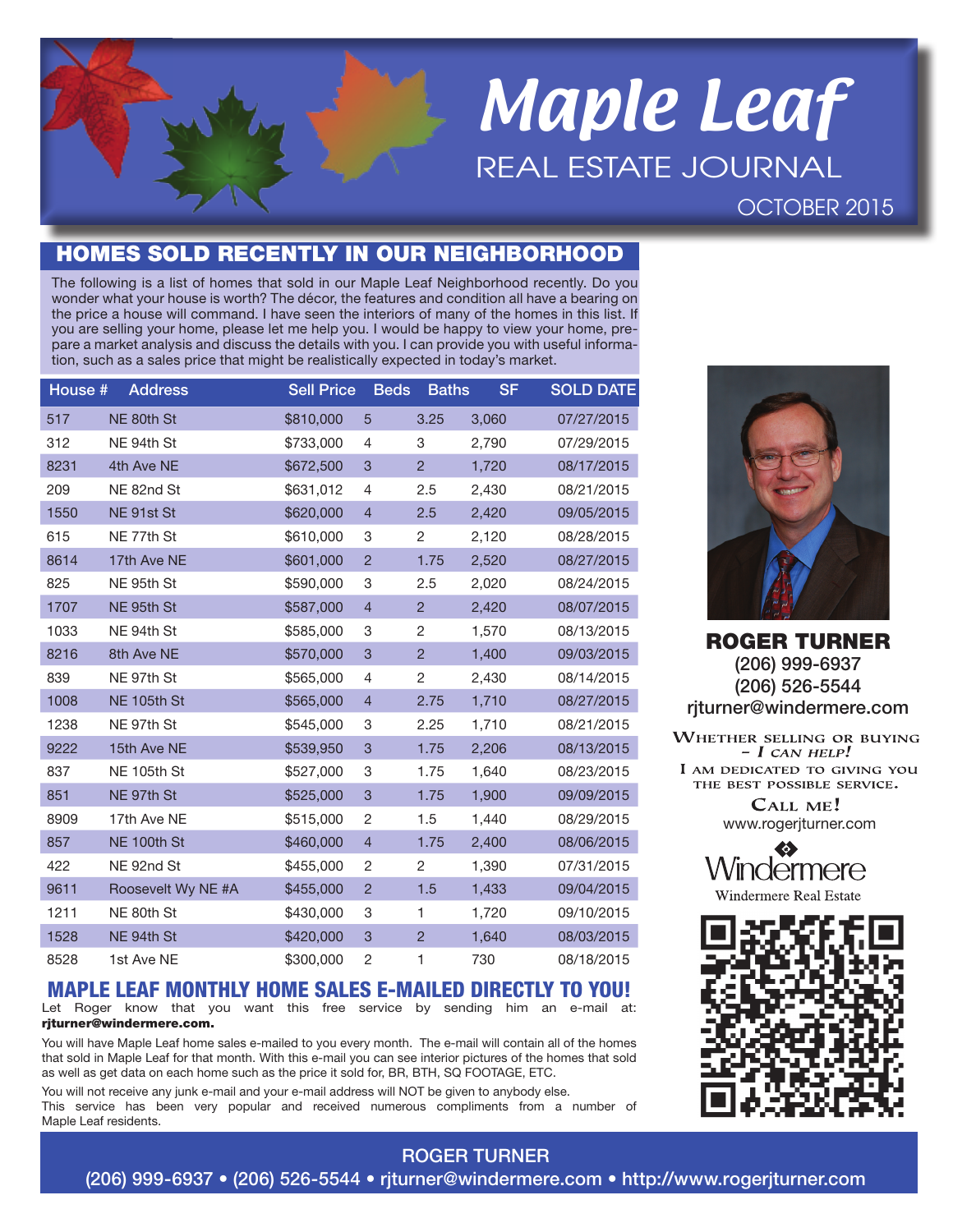## SEATTLE CALENDAR

## SEE THE ZOO BRIGHTER THAN EVER NOVEMBER 28 - JANUARY 4

Let it glow, let it glow, let it glow! Seattle's wildest winter holiday lights festival is back! The favorite new holiday tradition features wild animals and wild places recreated in hundreds of thousands of sparkling LED lights. Experience amazing indoor and outdoor light displays, see a few of our animal friends—including visiting reindeer have a faux-snowball fight with your family, and enjoy carolers singing the joy of the holiday season.

See the all new and classic light displays. More than 600,000 energy-efficient LED lights will recreate wild animals and wild places in two and three dimensions along the zoo's pathways and North Meadow. An animated display of nature's wonder will be woven into the zoo's famous greenery inspired by exotic destinations from across the globe.

New this year: Shake and shimmy to the Tree 'Roo Dancing Forest, an amazing, music-synchronized light show experience!

## 2015 SEATTLE TURKEY **TROT**

The Seattle Turkey Trot is a 5k jog, walk or run on the morning of Thanksgiving Day, November 26, 2015.

This is the 9th year of the scenic run which starts in the Sunset Hill neighborhood near Ballard, and finishes at Golden Gardens Park.

The race begins at 9 AM.

All proceeds from this race go to support the Ballard Food Bank. Not only will you have a great time at the race, you'll be helping to provide food for those in need during the crucial holiday season.

## THE SELLING PROCESS

*Source: Windermere. Com*

If you're in the market to sell, it's probably time to clean house. Literally. Selling a home requires preparation, patience, and in most cases, goodold-fashioned elbow grease. From list to closing, we'll walk you through the most important steps and terminology.

#### **Representation**:

The job of a full-service real estate agent is to represent your best interests through every step of the sales process. Your agent should listen to your needs and understand the market in which you are selling a home. They should be experts in marketing, negotiation, transaction forms, and finance options, as well as have an understanding of technology and how it can enhance the marketing of your home.

#### **Price:**

Determining the right price is hands-down the most important part of achieving the highest return in the least amount of time. There are a lot of factors that go into determining a home's market value, such as the sales price of nearby homes that have recently sold, the listing price of similar homes that are currently on the market, as well as the condition and location of a home. In order to determine pricing, your Windermere agent will provide a comparable market analysis which walks you through what your home is worth – and why.

#### **Prep Work:**

First impressions are key when selling a home, so before the 'for sale' sign goes up, put in the time to make sure it's in ship shape. Fresh paint, clean closets, and cheery flowers – there's a lot you can do to make even the most humble of abodes look like a million bucks.

#### **Marketing Your Home:**

Creating a plan to market your home will help attract the interest of the right buyer. Today, the vast majority of homebuyers use the internet in their home search, so your marketing plan should include focused online activities, in addition to print advertising and open houses.

#### **Home Showings:**

Showings are an inconvenient, yet necessary part of the home selling process. When your home is on the market it has the potential to be shown at any time, so it's important to maintain a certain level of cleanliness; clear dishes from the sink, make beds, put away dirty laundry, and vacuum and dust regularly. It's also a good idea to clear out; it makes buyers uncomfortable to tour a home when the owners are in the next room, so for the sake of your sale, vacate your home for showings.

#### **Purchase and Sale Agreement:**

Once an offer on a property has been made by a buyer and accepted by the seller, they enter into a legal contract known as a Purchase and Sale Agreement. This document outlines the specific terms and conditions of the transaction and is acknowledged by both parties by the signing of the document.

#### **Inspection:**

Once a buyer and seller reach mutual acceptance on a property, a home inspector is hired to investigate every nook and cranny to determine if the home is in need of any repairs. An inspector will check items, such as the roof, basement, heating system, water heater, air-conditioning system, structure, plumbing, and electrical. Afterwards, buyers will have a chance to negotiate with the sellers to cover the costs of certain repairs or to ask for concessions.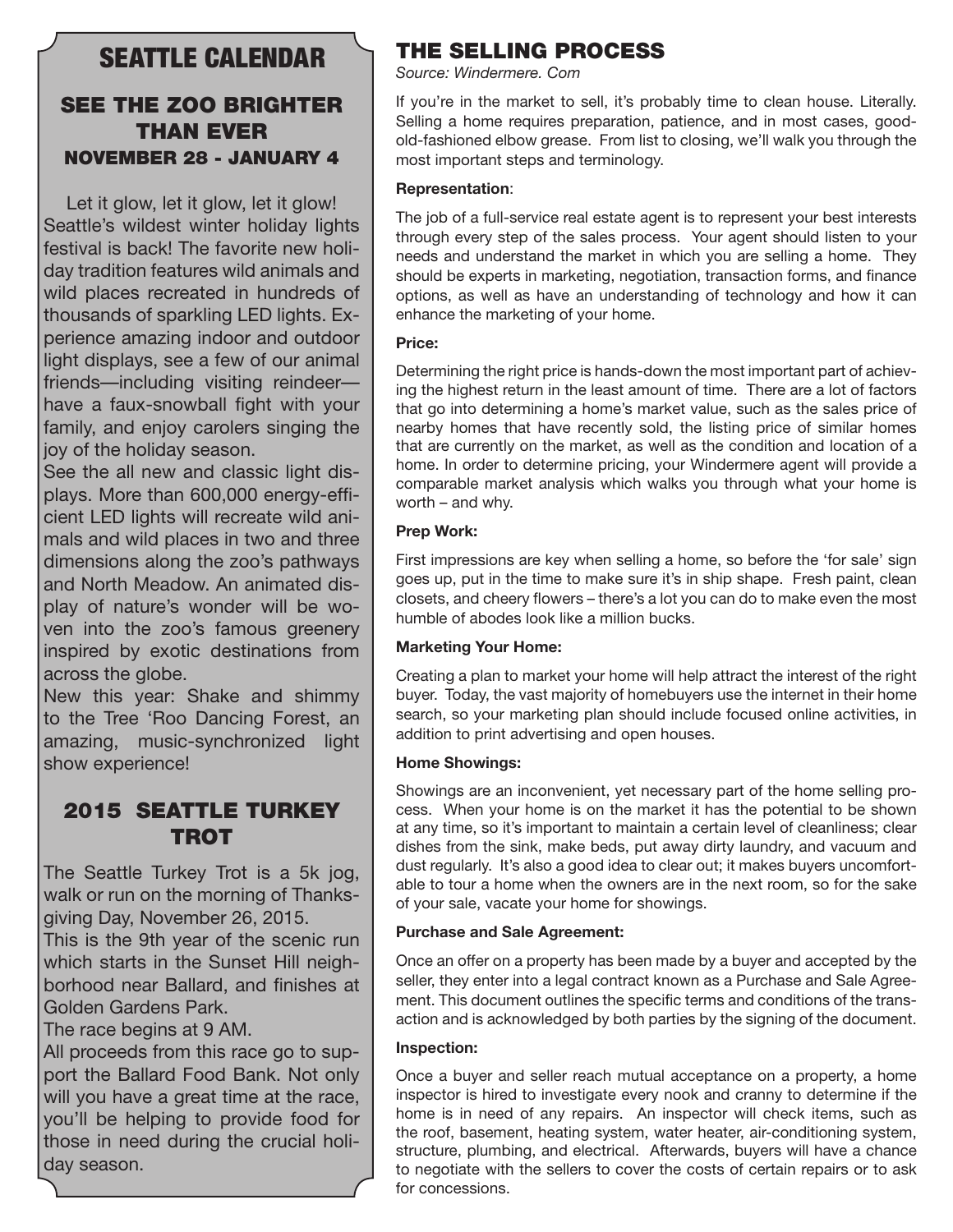#### **Negotiation:**

Whether you're a buyer or a seller, negotiation is the key to getting the best deal. Negotiations can involve everything from settling on a sales price to concessions and financing. Windermere Real Estate agents are expert negotiators whose job it is to represent your interests during the give and take of a real estate transaction.

#### **Escrow:**

Once the offer is accepted and a closing date agreed upon, escrow allows the buyer and the seller to have an outside party ensure all parts of the contract are complete. Your Windermere agent can help coordinate the completion of all necessary forms to the escrow company and monitor the escrow process until the transaction is complete.

#### **Closing**:

At closing, all the paperwork is signed by the buyer and seller, both parties pay any settlement fees and the documents are officially recorded. Prior to closing, you'll receive a settlement statement outlining any fees which may apply to you.

## U.S. HOMEBUILDING SLOWS IN AUGUST AFTER HOT STREAK

*Source: Seattle Times, September 17, 2015*

Builders broke ground on fewer houses and apartment complexes in August, a possible sign that the housing market may be levelling off after accelerating for much of the year. Housing starts last month fell 3 percent to a seasonally adjusted annual rate of 1.13 million homes, the Commerce Department said Thursday. Construction activity slowed sharply in the Northeast and Midwest last month, edged downward in the West and climbed in the South.

Still, homebuilding appears much stronger than a year ago, despite figures that can be highly volatile on a monthly basis. Construction slowed in part due to the expiration of tax incentives for developers in New York.

Housing starts have climbed a solid 11.3 percent this year to date. Steady job gains of 2.9 million in the past 12 months are contributing to increased demand from buyers and renters. And as the recovery from the Great Recession has entered its seventh year, residential construction has stated to both reflect and fuel broader economic growth. Developers see favorable demographics helping to sustain demand, as approved permits rose 3.5 percent in August to an annual rate of 1.17 million.

Confidence among builders is also improving. The National Association of Home Builders/Wells Fargo builder sentiment index released Wednesday rose this month to 62, up from 61 in August. The last time the reading was higher was October 2005 at 68. New construction has yet to fully satisfy demand, a sign that further building will likely remain profitable. Only 5.2 months' supply of new homes is listed for sale, well below the standard level of six months usually seen in a healthy market. This shortage has led to rising prices for new and existing homes.

At the same time, median rental prices are rising annually at 4.2 percent roughly double the increase in average hourly wages — because of an influx of downsizing baby boomers and millennials entering the job market.

But there are also signs of limits to how far housing activity can expand. The lack of supply has caused prices to shoot up in many of the largest job markets, reducing affordability for potential buyers and renters. And sales at furnishers and building supply stores fell in August after posting gains over the past 12 months, the government reported Tuesday.

## MAGIC IN THE MARKET HOLIDAY CELEBRATION

## Saturday, 11-28-15

Magic in the Market Holiday Celebration

Time:1 :00 pm - 5:00 pm Venue: Pike Place Market

Celebrate the holiday season at Magic in the Market! Meet and take FREE photos with Santa. Decorate gingerbread cookies with your family in the Market Atrium Kitchen.

Get a belly full of laughs from performances by the Figgy Pudding Caroling Teams, right under the Public Market Center clock and sign.

Enjoy Tiny's Organic apple cider, indi chocolate's hot chocolate and MarketSpice tea while you shop for locally made gifts.

At 5 pm, Santa will lead a countdown to the lighting of the 20-foot holiday tree and lights throughout the Market. Join in the fun and the kick off to the holiday season!and children of all ages.

#### **SEATTLE SPORTS SCHEDULE** \*\*\*\*\*\*\*\*\*\*\*\*\*\*\*\*\*\*\*\*\*\*\*\*\*\*\*\*\*\*\*\*\*\*\*\*\*\*\*\*\*\*\*\*\*\*\*\*\*\*\*\*\*

#### **SEATTLE SEAHAWK SCHEDULE**

http://seahawks.com/

| 11/1  | $1:00$ PM       | AT COWBOYS         |
|-------|-----------------|--------------------|
| 11/15 | 5:30 PM         | VS CARDINALS       |
|       | $11/22$ 1:00 PM | VS 49ERS           |
|       | $11/29$ 1:00 PM | <b>VS STEELERS</b> |
|       |                 |                    |

#### **WASHINGTON HUSKY SCHEDULE**

http://gohuskies.com \*\*\*\*\*\*\*\*\*\*\*\*\*\*\*\*\*\*\*\*\*\*\*\*\*\*\*\*\*\*\*\*\*\*\*\*\*\*\*\*\*\*\*\*\*\*\* 11/7 TBA VS UTAH 11/14 TBA AT ARIZONA STATE

|       |     | I DA AI ANLUITAUTAI L |
|-------|-----|-----------------------|
| 11/21 |     | TBA AT OREGON STATE   |
| 11/27 | TBA | VS WASHINGTON STATE   |